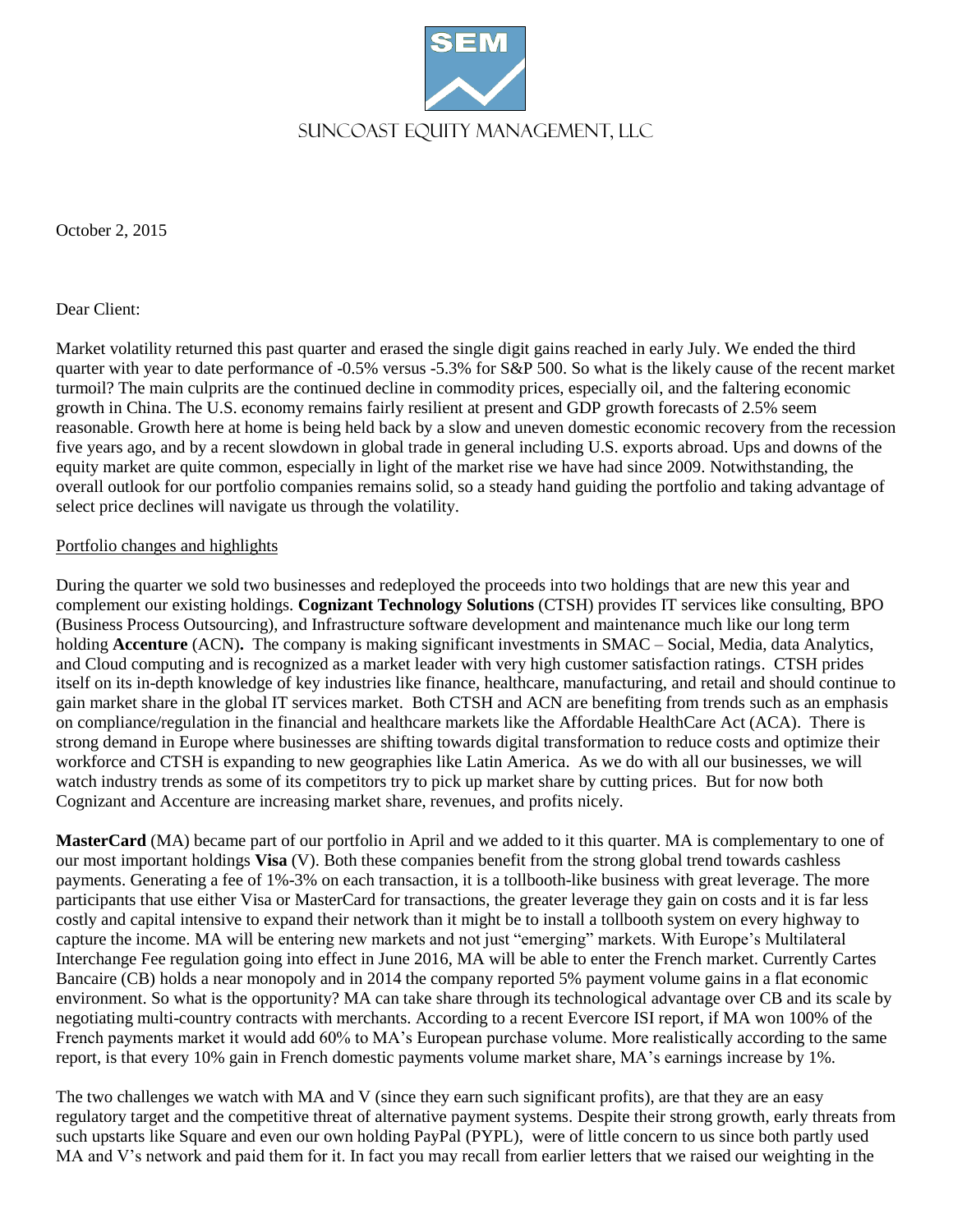late summer of 2010 when the market reacted to early success of Square and other early payment systems, some of which fizzled. About that same time V's stock price was also down because of the proposed impact of Dodd Frank, so we took advantage of the decline and increased our ownership since we believed the perceived threat was overdone.

A future threat to MA and V, as well to other payment processing businesses and financial institutions, especially banks, is the idea of a shared ledger technology, known to techies as block chain. The idea of shared ledger allows a better way to "push" a cashless transaction authorized by you for payment to others. The traditional credit and debit card technology is mostly a "pull" transaction where you give a retailer or service company the authorization to take funds from your bank account. You have undoubtedly heard references to bitcoin and perhaps you might know someone that has used it. Bitcoin might be looked at as a first application of shared ledger and it has had some serious safety issues. Block chain can be thought of as a platform much like TCP/IP is the basic communication language of the internet. But much like email was one of the first applications of the internet protocol, better and more trusted applications of shared technology will emerge. It will take some time though and you can be sure V and MA are involved. *Forbes* magazine had an excellent article in the September  $28<sup>th</sup>$  issue covering the developments, and is where this information comes from. The block chain / bitcoin application is behind in capacity according to the article as it can handle only 7 transactions a second, versus V which can process 56,000. There is much speculation that new generations of shared ledger applications could eliminate or lower the tollbooth charges by V and MA, but this remains to be seen. We seriously doubt it will be done for free. You still need to pay some credible entity for the safety and confidence of record keeping of the exchanges. The revenue model may turn out similar to many current software companies which are trying to change to cloud subscription fees for their needed service and products.

We sold **Discovery Communications** (DISCK) after a four and half year ownership. The business performed well for us in our early years of ownership and the stock rose accordingly. Our original thesis played out with DISCK raising advertising rates and renewing distribution contracts at higher prices with cable providers. We also favored the low content costs of such franchises as "Shark Week" and its mix of international assets. Recent business results however, are seeing an early impact from shifting consumer consumption of entertainment from cable TV to online and as a subset to the move to mobile devices. Newer clients did not benefit from our DISCK ownership as market concerns over the shift have negatively impacted most media company stock prices. Although the selloff of these companies may be overdone and may lead to consolidation which often happens when businesses weaken, we preferred to step aside. The opportunity for DISCK to raise prices further for channel and content distribution and advertising, seems murky to us. Management of the company may feel otherwise but we redeployed the proceeds and will keep an eye on DISCK.

In July **eBay** (EBAY) spun off its **PayPal** business (PYPL) to shareholders. With the company separated into two publicly traded companies, each can focus on its core business. In May of last year EBAY faced a competitive blow as **Google** (GOOG) flexed its muscles. GOOG "improved" its search engine algorithm that negatively impacted eBay's ranking and ability for potential customers to find links to its site. Separately, EBAY has always been the key sales site for small to midsize retailers and resellers. Historically **Amazon** sold its own inventory sourced from product manufacturers. Well, welcome Amazon to the party! Recent progress by Amazon to develop its third party platform, showing its customers products from other companies seems to be eating into and attracting eBay's core small and midsize sellers. Post spinoff, eBay's portfolio weighting dropped to 2.4% with PYPL at 3.3%. With the above competitive issues we decided to sell our small position in eBay.

## Keep calm and keep your investment plan on

History has proven that equity in publicly owned corporate America has moved forward over the long term with only a few significant setbacks in terms of time or amount. Setbacks similar to the type we are currently experiencing can surface for good reason or for no reason at all. News media will characterize a decline of more than 10% a "correction" and more than 20% a "bear market." Market prognosticators would view the current state of affairs in correction territory. We have always believed that the stock market is constantly adjusting to "new information" usually judged or interpreted, and that this "new information" causes a great deal of randomness in stock prices. In any given year market pricing can temporarily deviate from "fair value" on the downside or upside. So on a short term basis the "new information" shared minute by minute on CNBC or your favorite news sources, can rattle market prices as we have seen. That can produce a calendar year return in a range of  $-10\%$  to  $+10\%$ , or even some other number, worse or better.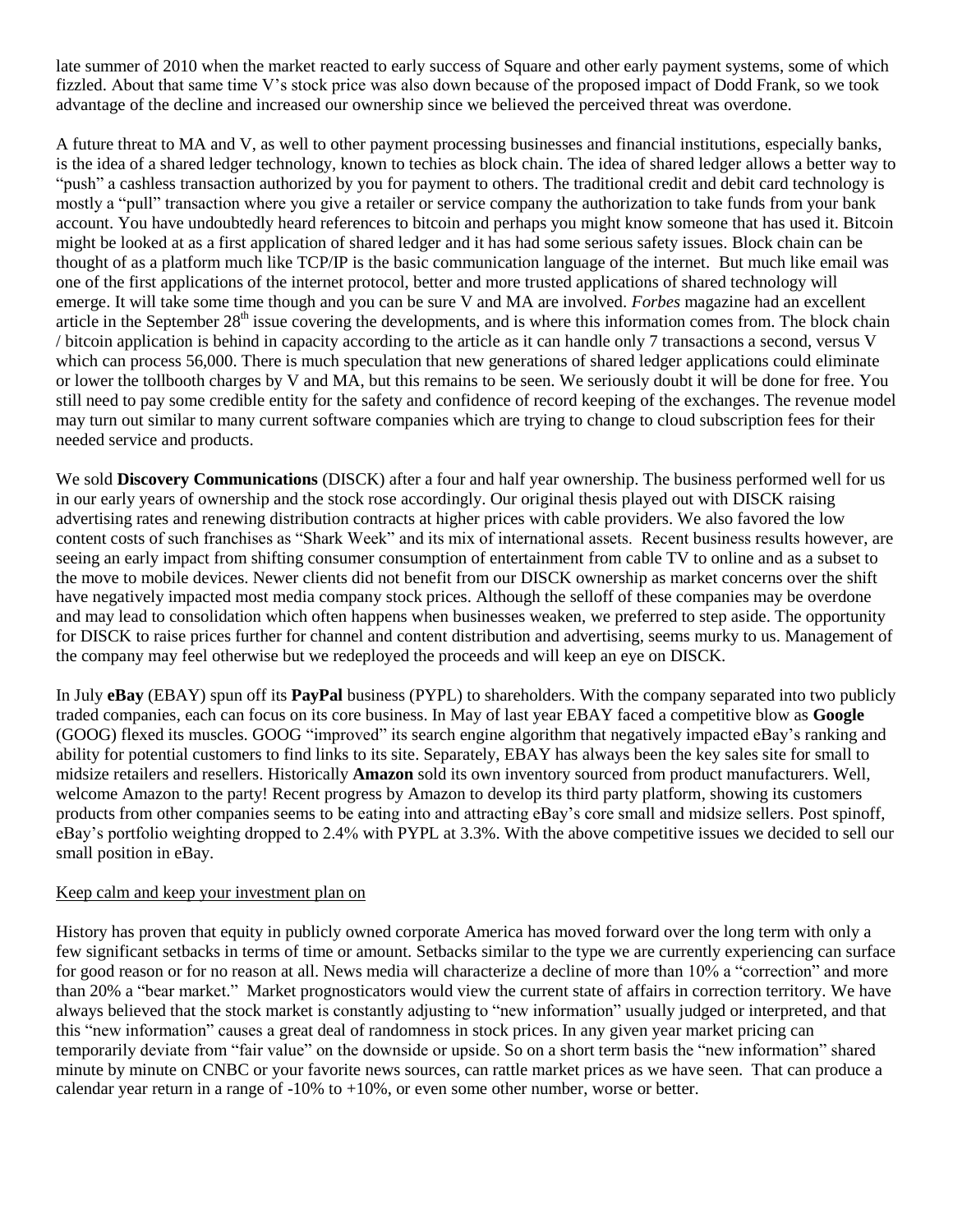Changing portfolio positions or your allocation (in terms of your overall portfolio) based on market activity is a sure way to react with the market, instead of with the long-term fundamentals of the business. It is this activity or "timing" that can turn a temporary decline in a stock's price into a permanent portfolio loss. We have seen so many examples over the years of folks that have tried to "time" the market by reducing their investments after a decline began, only to get back in after they felt emotionally better, which is almost always after the market rebounds and the "new information" has already been positive. We have never seen an example in our careers where someone was rewarded for selling out at the beginning of a decline then reinvesting while the mood and market were still negative.

As investors you should always stay with your financial plan and goals. If you are at that point in life when you are living off your investments, plan accordingly with your advisor the withdrawals you need and assess your reserves on a regular schedule. If you are not drawing on your investments for living expenses and instead plan on passing some or all to family or charity, continue a prudent path of preservation and growth. If you are currently accumulating savings, then it is good to stick with a systematic investment program, sometimes referred to averaging in. Or you can accelerate that a bit during "corrections" and "bear markets."

Our actions on your behalf (and our own since we own the same portfolio) to preserve and grow your wealth are based on where we think our investments are headed, not reacting to where they have been. It is also our responsibility to assess the current price to value environment. Looking forward, as companies grow their earnings (intrinsic value) we expect stock prices to eventually follow.

**SEM-DIS** preference is to own a select group of companies, under a proven methodology with years of execution experience (twenty plus), to create relative positive investment results while taking less risk. The outlook for growth for the **SEM** portfolio remains solid with earnings growth projection in the 11%-12% range on average, compared to 3%-5% earnings growth for the S&P 500 for this year and GDP growth of about 2.5%. Alternatively you could choose to own corporate America through a broad investment in index funds. But our portfolio has a better growth rate, stronger balance sheet and is better positioned versus owning the entire market when taking the long view.

Given the territory we are in today, where does the **SEM** portfolio stand? Pricing is slightly more attractive and intrinsic value has grown since the beginning of the year. This is a good combination for sure. If we see intrinsic value continue to improve and stock prices temporarily decline, then it gets better not worse. That is the thought process of a truly successful investor.

Thanks as always for your support and please call us anytime.

Sincerely,

Donald R. Jowdy **Amy Lord, CFA** 

**Don Amy**

President Senior Vice President